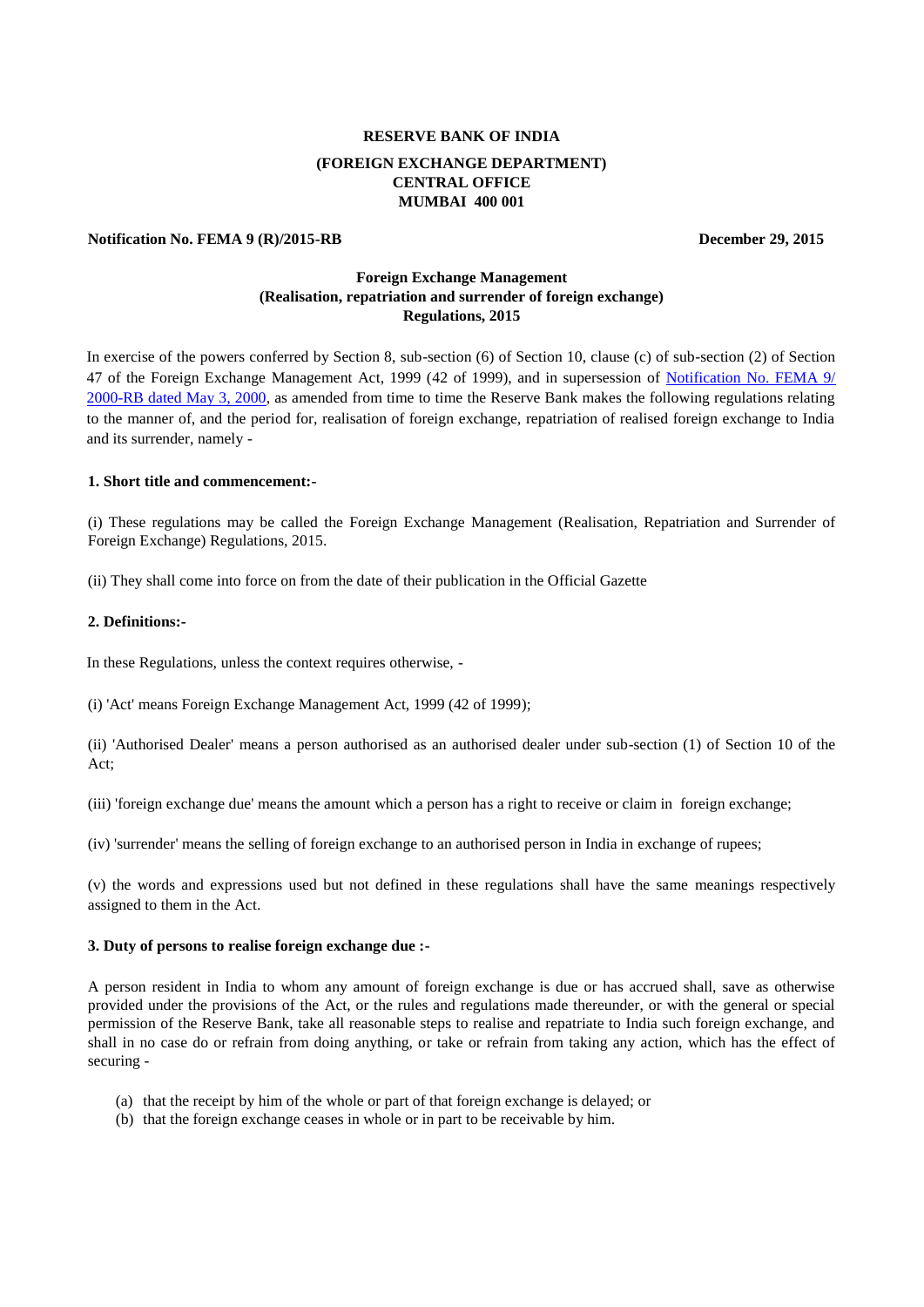### **4. Manner of Repatriation:-**

(1) On realisation of foreign exchange due, a person shall repatriate the same to India, namely bring into, or receive in, India and –

- (a) sell it to an authorised person in India in exchange for rupees; or
- (b) retain or hold it in account with an authorised dealer in India to the extent specified by the Reserve Bank; or
- (c) use it for discharge of a debt or liability denominated in foreign exchange to the extent and in the manner specified by the Reserve Bank.

(2) A person shall be deemed to have repatriated the realised foreign exchange to India when he receives in India payment in rupees from the account of a bank or an exchange house situated in any country outside India, maintained with an authorised dealer.

### **5. Period for surrender of realised foreign exchange:-**

A person not being an individual resident in India shall sell the realised foreign exchange to an authorised person under clause (a) of sub-regulation (1) of regulation 4, within the period specified below:-

(1) foreign exchange due or accrued as remuneration for services rendered, whether in or outside India, or in settlement of any lawful obligation, or an income on assets held outside India, or as inheritance, settlement or gift, within seven days from the date of its receipt;

(2) in all other cases within a period of ninety days from the date of its receipt.

### **6. Period for surrender in certain cases :-**

(1) Any person not being an individual resident in India who has acquired or purchased foreign exchange for any purpose mentioned in the declaration made by him to an authorised person under sub-section (5) of Section 10 of the Act does not use it for such purpose or for any other purpose for which purchase or acquisition of foreign exchange is permissible under the provisions of the Act or the rules or regulations or direction or order made thereunder, shall surrender such foreign exchange or the unused portion thereof to an authorised person within a period of sixty days from the date of its acquisition or purchase by him.

(2) Notwithstanding anything contained in sub-regulation (1), where the foreign exchange acquired or purchased by any person not being an individual resident in India from an authorised person is for the purpose of foreign travel, then, the unspent balance of such foreign exchange shall, save as otherwise provided in the regulations made under the Act, be surrendered to an authorised person -

- (a) within ninety days from the date of return of the traveller to India, when the unspent foreign exchange is in the form of currency notes and coins; and
- (b) within one hundred eighty days from the date of return of the traveller to India, when the unspent foreign exchange is in the form of travellers cheques.

### **7. Period for surrender of received/ realised/ unspent/ unused foreign exchange by Resident individuals.-**

A person being an individual resident in India shall surrender the received/realised/unspent/unused foreign exchange whether in the form of currency notes, coins and travellers cheques, etc. to an authorised person within a period of 180 days from the date of such receipt/realisation/purchase/acquisition or date of his return to India, as the case may be.